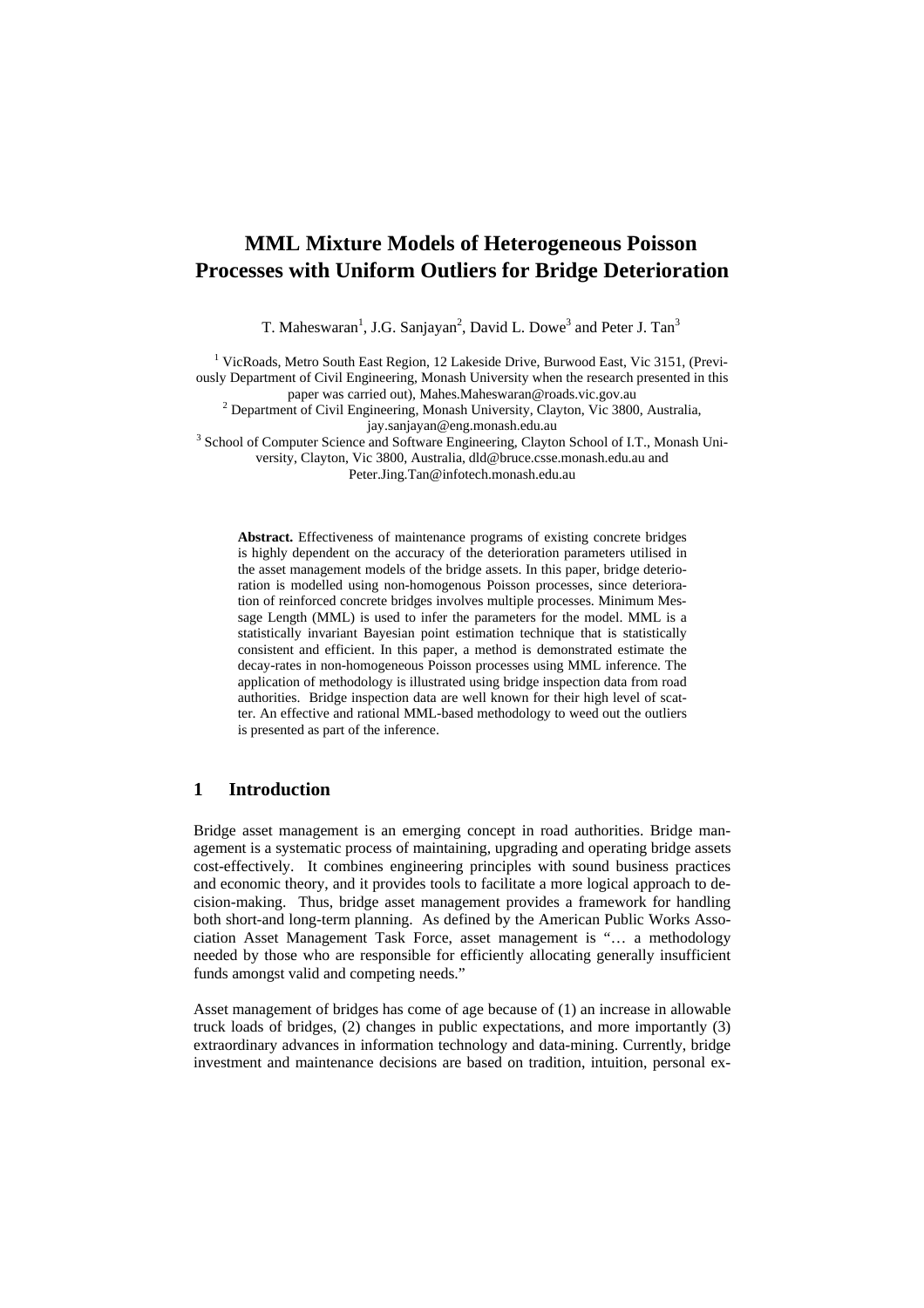perience, resource availability, and political considerations, with systematic application of objective analytical techniques applied to a lesser degree. Many road authorities limit application of their management systems to monitoring conditions and then plan and program their projects on a "worst first" basis.

The deterioration of a reinforced concrete element is not a homogeneous process. It involves chloride ingress, corrosion initiation, crack initiation and crack propagation stages. Therefore, a multi-stage, non-homogeneous Poisson process with multiple deterioration rates to capture the entire phenomenon of concrete bridge deterioration is adopted. The application of the methodology is illustrated using real-life bridge inspection data from VicRoads. VicRoads is a state government owned agency responsible for the maintenance and management of bridges on state highways and main roads in Victoria, Australia. In Victoria alone, more than \$50 million per year is spent on the maintenance and upgrade of bridges valued at more than \$6 billion.

Bridge inspection data used in this paper for modelling deterioration is based on Level 2 inspections according to VicRoads [9]. Level 2 inspections are managed on a state-wide basis to assess the condition state of each structure and its main components. The frequency of inspection varies between 2 and 5 years depending on bridge rating. The bridge element condition state is described on a scale of 1 to 4, where 1 stands for "excellent condition" and 4 stands for "serious deterioration". The inspector records the condition states of the bridge element and the percentage of that element in a particular condition state.

# **2 Non-Homogeneous Poisson Process**

The non-homogeneous or non-stationary Poisson process is a process where the arrival rate,  $r(t)$  at time *t*, is a function of *t*. The counting process  $\{N(t), t \ge 0\}$  is said to be a non-homogeneous Poisson process with intensity function  $r(t)$ ,  $t \ge 0$ , if

(i)  $N(0) = 0$ ; (ii) The process has independent increments; (iii)  $P{N(t + h) - N(t) \ge 2} = o(h);$  (iv)  $P{N(t + h) - N(t) = 1} = r(t)h + o(h)$ 

Let  $m(t) = \int_0^t$  $m(t) = |r(s) ds$ 0  $(t) = | r(s) ds$ . Then it can be shown that the probability of *n* parts moving

from condition state  $i$  to state  $i + 1$  can be expressed by Equation (1).

$$
P\{N(t+s) - N(s) = n\} = e^{-[m(t+s) - m(t)]} \frac{[m(t+s) - m(t)]^n}{n!} \quad n \ge 0
$$
 (1)

### **3 Minimum Message Length**

The Minimum Message Length (MML) principle  $[12][16][14][3][2][11]$  is widely used for model selection in various machine learning, statistical and econometric problems  $[12][16][14][13][15][10][1][2][5][8][11][17]$  and references therein. The principle is that the best theory for a body of data is the one that minimises the size of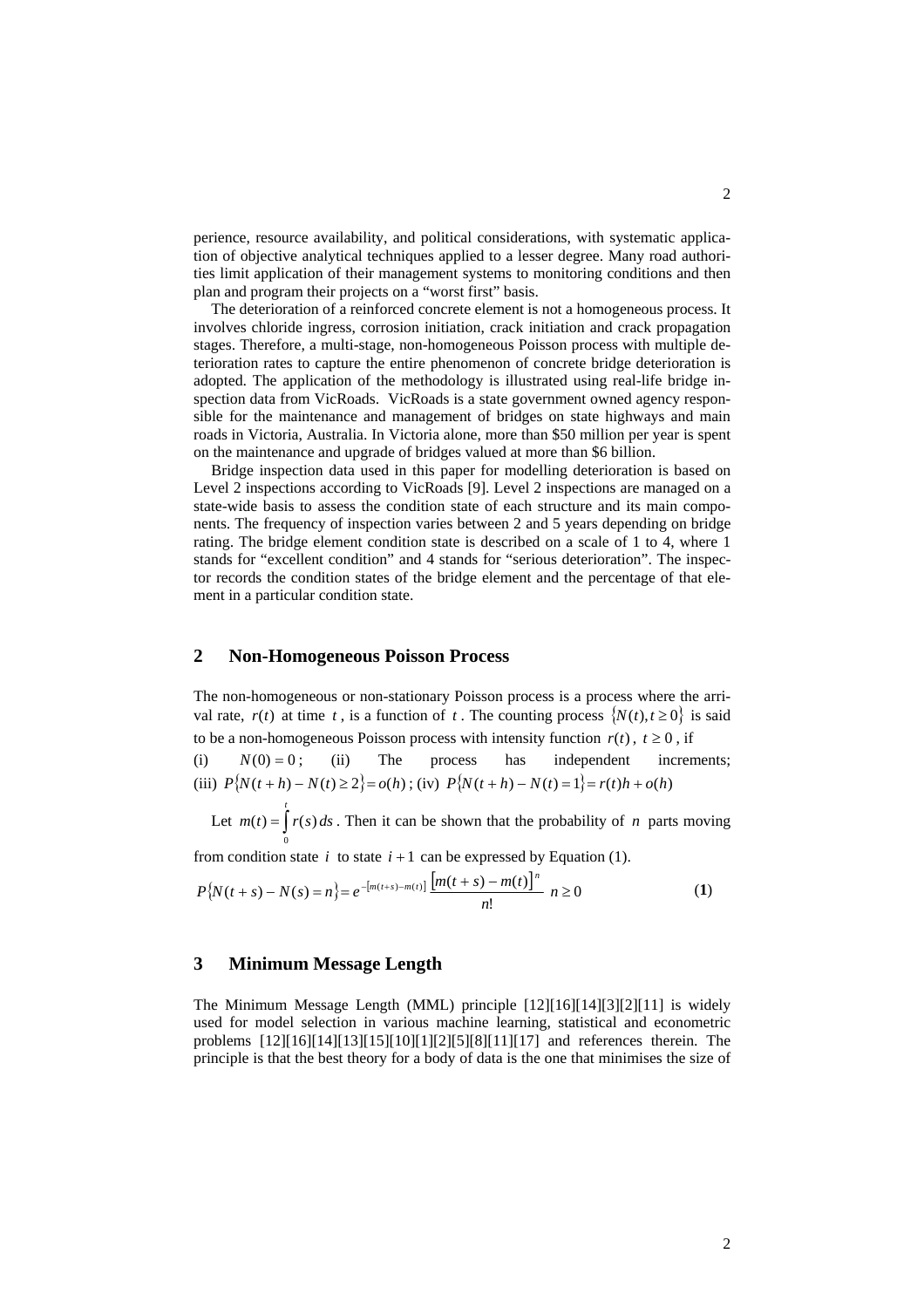the theory plus the amount of information necessary to specify the exceptions relative to the theory.

A Bayesian interpretation of the MML principle is that it variously states that the best conclusion to draw from the data is the theory with the highest posterior probability or, equivalently, that theory which maximises the product of the prior probability of the theory with the probability of the data occurring in light of that theory. For a hypothesis (or theory),  $H$ , with prior probability  $Pr(H)$  and data,  $D$ , the relationship between the probabilities can be written  $[4][15]$  as shown in the Equation (2) by application of Bayes's Theorem.

$$
Pr(H \& D) = Pr(H) \cdot Pr(D | H) = Pr(D) \cdot Pr(H | D) . \tag{2}
$$

Equation (3) can be derived by re-arranging Equation (2).

$$
Pr(H | D) = Pr(H) \cdot Pr(D | H) / Pr(D) . \qquad (3)
$$

Since *D* and Pr(*D*) are given and *H* needs to be inferred, the problem of maximising the posterior probability,  $Pr(H | D)$ , can be regarded as the one of choosing *H* so as to maximise  $Pr(H) \cdot Pr(D|H)$ . Elementary coding theory tells us that an event of probability, *p*, can be coded by a message length  $l = -\log(p)$ . So, the length of a two-part message (*MessLen*) conveying the parameter estimates based on some prior and the data encoded based on these estimates can be given as in Equation (4). In this paper, natural logarithms are used and the message lengths are in nits.

$$
Message(H \& D) = -\log(\Pr(H)) - \log(\Pr(D \mid H)). \tag{4}
$$

Since  $-\log(\Pr(H) \cdot \Pr(D \mid H)) = -\log(\Pr(H)) - \log(\Pr(D \mid H)),$  maximising the posterior probability,  $Pr(H | D)$ , is equivalent to minimising *MessLen*( $H \& D$ ) given in Equation (4). The receiver of such a hypothetical message must be able to decode the data without using any other knowledge. The model with the shortest twopart message length is considered to give the best explanation of the data. For a discussion of the relationship of the works of Solomonoff, Kolmogorov and Chaitin with MML and the subsequent Minimum Description Length (MDL) principle [7], see [14] and [2].

The Poisson distribution is used in this paper for modelling bridge element deterioration. Let *r* be the rate at which the number of parts in a bridge element moving from condition state *i* to  $i + 1$ ,  $t_i$  be the length of the time interval and  $c_i$  be the number of parts moved in that time interval. In order to infer the rate of the process [ 13][ 15], first a Bayesian prior density on *r* is required. Let this prior be  $h(r) = (e^{-r/\alpha})/\alpha$  for some  $\alpha$ . The message length can be expressed as in Equation (5), where L is the (negative) log-likelihood and F is the Fisher information  $[15][16][14][13]$ .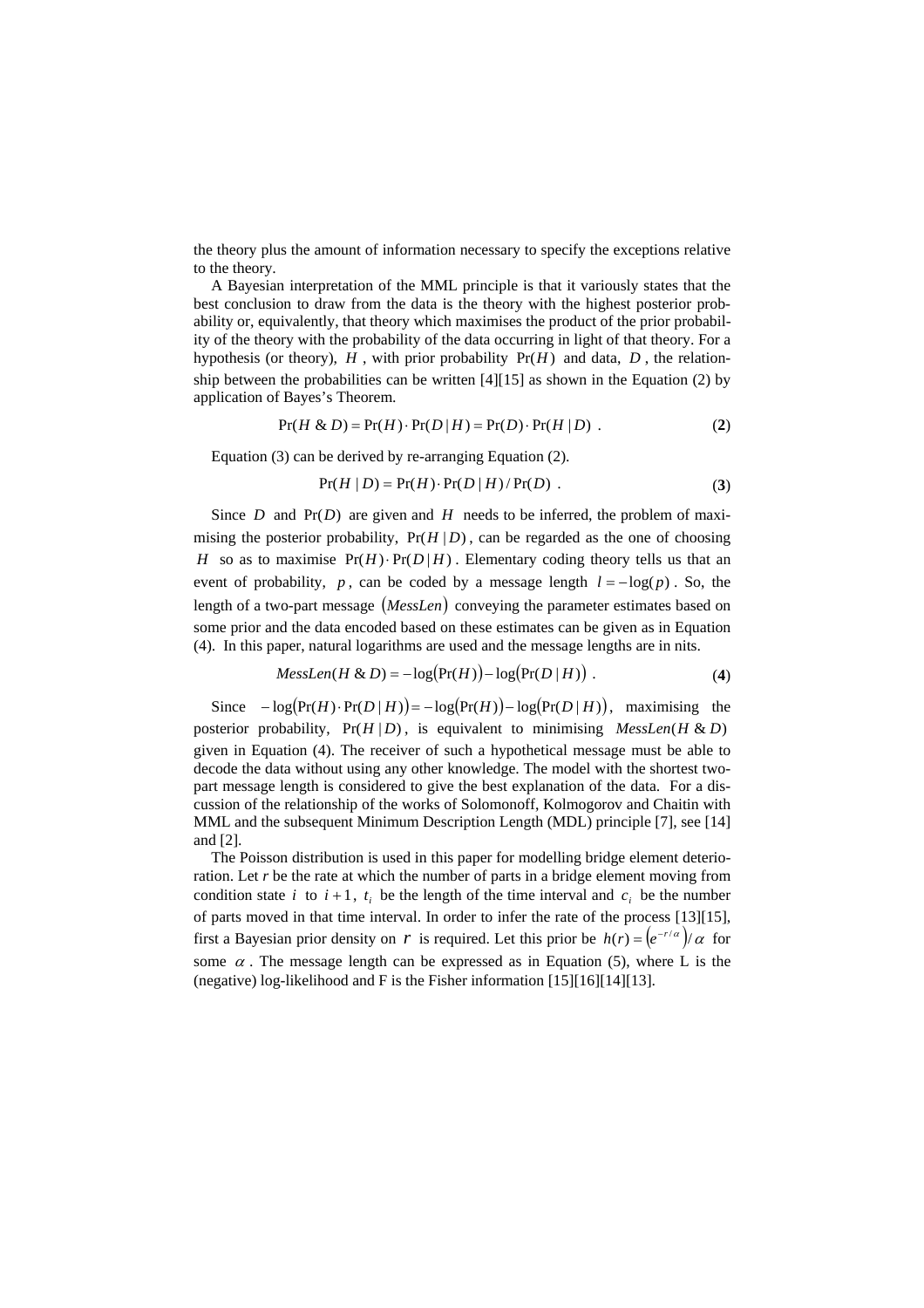$$
Message = -\log(h) + L + \frac{1}{2}\log(F) + \frac{1}{2}\left(1 - \log(12)\right)
$$
  
=  $\log(\alpha) + \frac{r}{\alpha} + r\sum_{i=1}^{N} t_i - \log(r)\sum_{i=1}^{N} c_i - \sum_{i=1}^{N} c_i \log(t_i) + \sum_{i=1}^{N} \log(c_i!) - \frac{1}{2}\log(r) + \frac{1}{2}\log\left(\sum_{i=1}^{N} t_i\right) + \frac{1}{2}\left(1 - \log(12)\right)$  (5)

We then estimate *r* by minimizing the message length [15] (Equation (6)).

$$
\hat{r}_{MML} = \frac{C + \frac{1}{2}}{T + \frac{1}{\alpha}} \text{ where } C = \sum_{i=1}^{N} c_i \text{ and } T = \sum_{i=1}^{N} t_i \text{ .}
$$
 (6)

Cut-points can be found in many machine learning problems. They arise where there is a need to partition data into groups which are to be modelled distinctly [4][10]. A piece-wise function is used for partitioning of data and the rate of the Poisson process,  $r$ , is assumed to be constant in between the cut-points. The message length including the penalties for cutting the data into groups assuming a uniform prior can be roughly given as a first draft (see, e.g. [ 10]) by Equation (7):

$$
MessageCp = log(n+1) + log\left(\frac{n!}{(n-ncp)!ncp!}\right) + \sum_{i=1}^{ncp+1} MessageN(1)
$$
 (7)

where *MessLenCp* = Message length including penalties for cutting data; *MessLen*( $i$ ) = Message length for data in between cut-point ( $i$  − 1) and cut-point ( $i$ ) calculated using Equation (5);  $n =$  Maximum possible number of cut-points; and  $ncp =$  number of cut-points.

Note that it costs  $\log_a(n+1)$  nits to specify *ncp* because  $0 \leq ncp \leq n$ . Letting cutpoint  $ncp + 1$  refer to the end of the data,  $Message(ncp + 1)$  refers to the data after the  $ncp^{th}$  (i.e., last) cut.

A separate code-word of some length can be set aside for missing data. The transmission of the missing data will be of constant length regardless of the hypothesis classification, and as such will affect neither the minimisation of the message nor the (statistical) inference (Section 2.5 of [ 15] and Section 5, p.42 of [ 13]).

#### **3.1 Models of Outliers and Multi-State Distribution**

The bridge inspection data is from visual inspections, and the inspectors employed to gather data varied in their experience. Factors such as visibility at the time of inspection and resources available for the inspectors to carry out the bridge inspections, etc. may also affect the reliability of the data. A comprehensive study [ 6] on visual bridge inspection data concluded that significant measurement errors exist. Further, the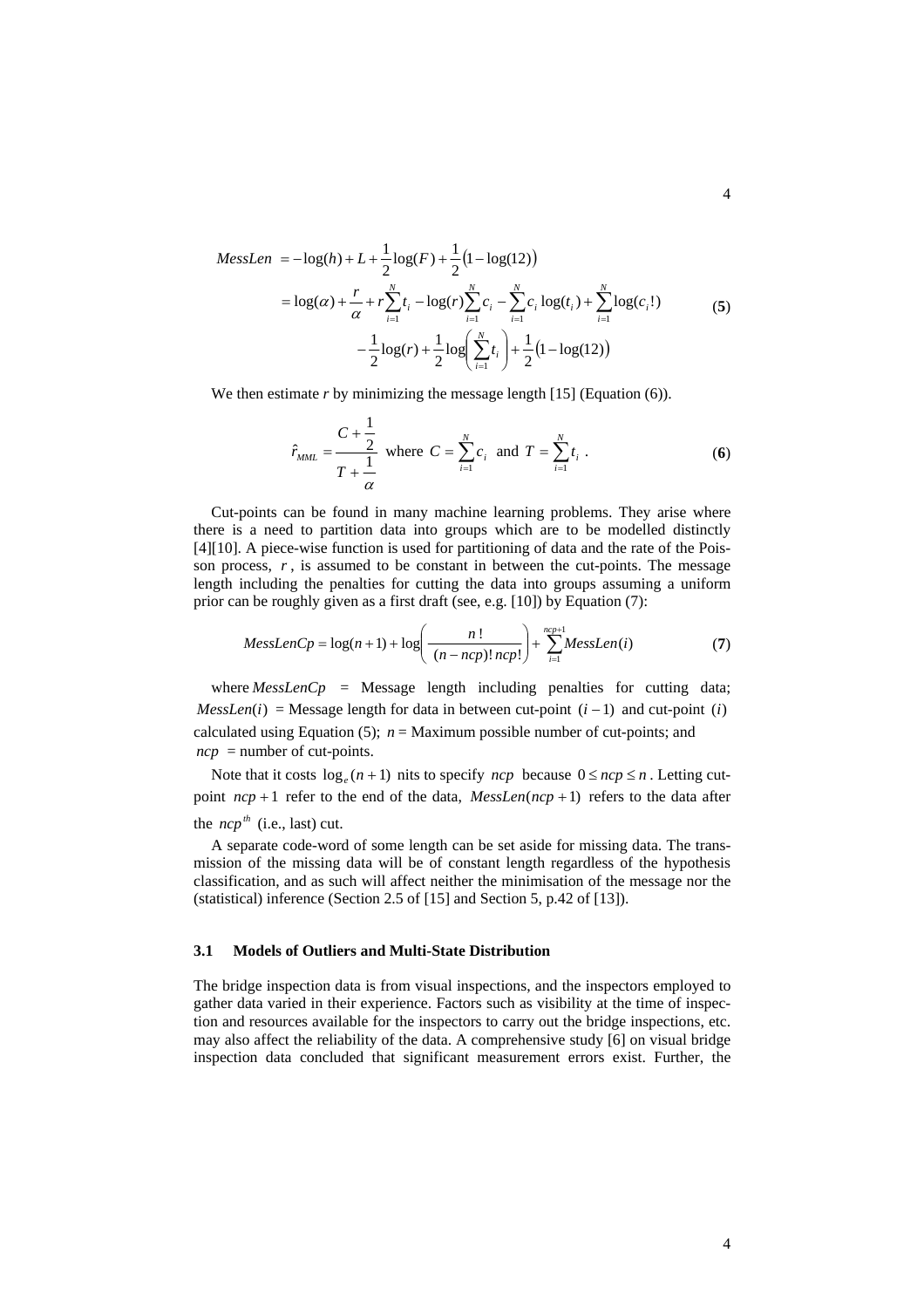measurement errors may show a seeming improvement in bridge element conditions (which is a physical impossibility) or give rather unusual data. Therefore, the data has to be screened or have an explicit model of outliers in order to take account of those errors before modelling the data.

If there are  $n(t)$  members of class  $t \ (t = 1, 2, ..., T)$  then the label used in the description of a thing to say that it belongs to class  $t$  will occur  $n(t)$  times in the total message. If the relative frequency of class  $t$  is estimated as  $p(t)$  (where  $p(1)+p(2)+\ldots+p(T)=1$ ) then the information needed to quote the class membership of all things is given in Equation  $(8)$  [12]:

$$
-\sum_{t=1}^{T} \left( n(t) + \frac{1}{2} \right) \log p(t) \tag{8}
$$

It was decided to have two classes in our bridge deterioration modelling problem, known as outliers and non-outliers. An outlier is a datum which is considered to be erroneous and therefore not used in the estimation of Poisson rate. However, there is a cost to classifying a datum as an outlier. The message length for the outlier data points is given – ignoring partial assignment (sec. 3.2 of [13] and sec. 4.2 of [15]) - by

$$
MessageOL = N_{ol}(-\log(q) + \log(H + 1))
$$
\n(9)

where *MessLenOl* = Message length from (uniform) outlier data;  $N_{ol}$  = Number of

data in outlier class;  $q$  = Frequency of outlier class =  $\frac{2}{N+1}$ 1 + + *N*  $N_{ol}$ (see Equation (12));

 $H + 1 =$  Maximum possible values a data point can take (100+1= 101);

 $N =$ Total number of data. These two terms in Equation (9) are so because each outlier must be encoded as an outlier and then its value is encoded as being uniformly equally likely from (H+1) different values.

The message length for non-outlier data points is similarly given by

$$
MessageNol = N_{Nol}(-\log(1-q)) + MessagenCp
$$
\n(10)

where  $MessLenNol =$ Message length from non-outlier data;  $N_{Nol} =$ Number of data in non-outlier class =  $N - N_{ol}$ ; and *MessLenCp* is from Equation (7). The message length for all data points is then given  $-$  slightly inefficiently (sec. 4.1 of [15])  $-$  by

$$
MessageMo = MessLenNol + MessLenOl \tag{11}
$$

#### **Multi-State Distribution**

For a multi-state distribution with *M* states, a uniform prior,  $h(p) = (M - 1)!$  is assumed over the (*M* −1) -dimensional region of hyper-volume 1/(*M* −1)! given by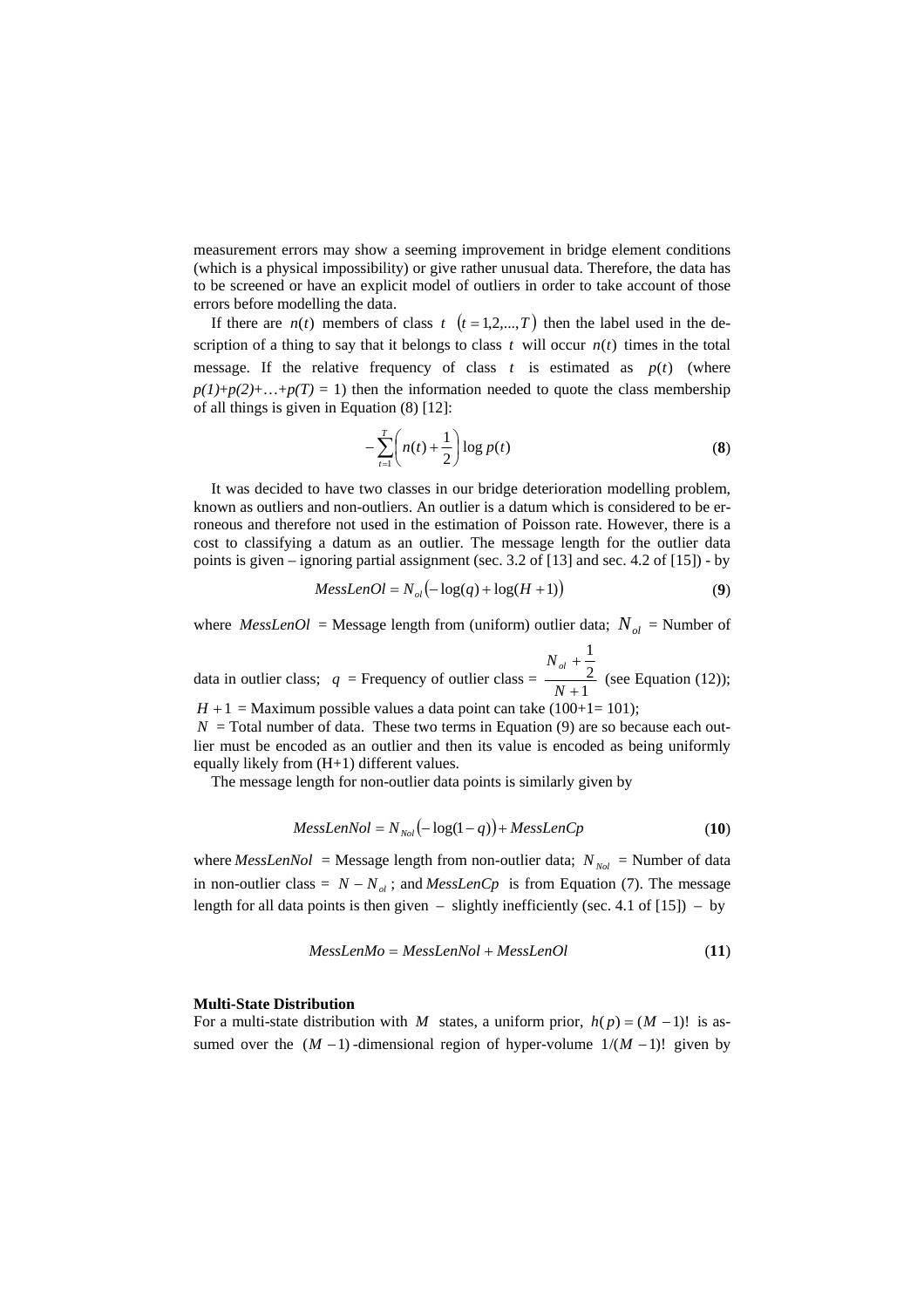$p_1 + p_2 + ... + p_M = 1$ ;  $p_i \ge 0$ . Letting  $n_m$  be the number of things in state *m* and  $N = n_1 + n_2 + ... + n_M$ , minimising the message length Equation (5) gives that the MML estimate  $\hat{p}_m$  of  $p_m$  is given by [13][15][12][16]:

$$
\hat{p}_m = (n_m + 1/2)/(N + M/2)
$$
 (12)

Substituting Equation (12) into the message length Equation (5) gives rise to a (minimum) message length shown in the Equation (13) for both stating the parameter estimates and then encoding the things in light of these parameter estimates [12],[15].

$$
MessageMs = \frac{M-1}{2} \left( \log \left( \frac{N}{12} \right) + 1 \right) - \log(M-1)! - \sum_{i=1}^{M} \left( n_i + \frac{1}{2} \right) \log(p_i)
$$
(13)

In this case, the distribution is binomial with  $M=2$  in Equation (13). So, approximating partial assignment with total assignment [13][15], the total message length including the cost of cut-points, modelling outliers and multi-state variables - is given by Equation (14).

$$
Message = MessagenMo + MessLenMs
$$
\n(14)

# **4 Application of Methodology**

#### **4.1 Bridge Inspection Data**

There are four condition states defined in the bridge inspection data. The deterioration process of a bridge element can be treated as three separate Poisson processes as defined below (there can be deterioration observed, but we assume not improvement; and we also assume Cs13=Cs14=Cs24=0):

- − Process Cs12: parts of element deteriorate from condition state 1 to state 2
- − Process Cs23: parts of element deteriorate from condition state 2 to state 3
- − Process Cs34: parts of element deteriorate from condition state 3 to state 4

It is assumed that the bridge element was new when constructed, and the initial condition state is assumed to be  $pcli = 100$ ,  $pc2i = 0$ ,  $pc3i = 0$ , and  $pc4i = 0$  at time 0. Since the bridge inspections are recorded in percentages, it is assumed that there are 100 parts in an element. *Cs*12 , *Cs*23 and *Cs*34 during the period between the i<sup>th</sup> and  $(i+1)$ <sup>th</sup> inspections can be calculated from Equations (15) to (17).

$$
Cs12 = pc1 i - pc1 f \tag{15}
$$

$$
Cs34 = pc4f - pc4i
$$
\n
$$
(16)
$$

$$
Cs23 = (pc3f - pc3i) + (pc4f - pc4i)
$$
  
= (pc1i - pc1f) - (pc2f - pc2i) (17)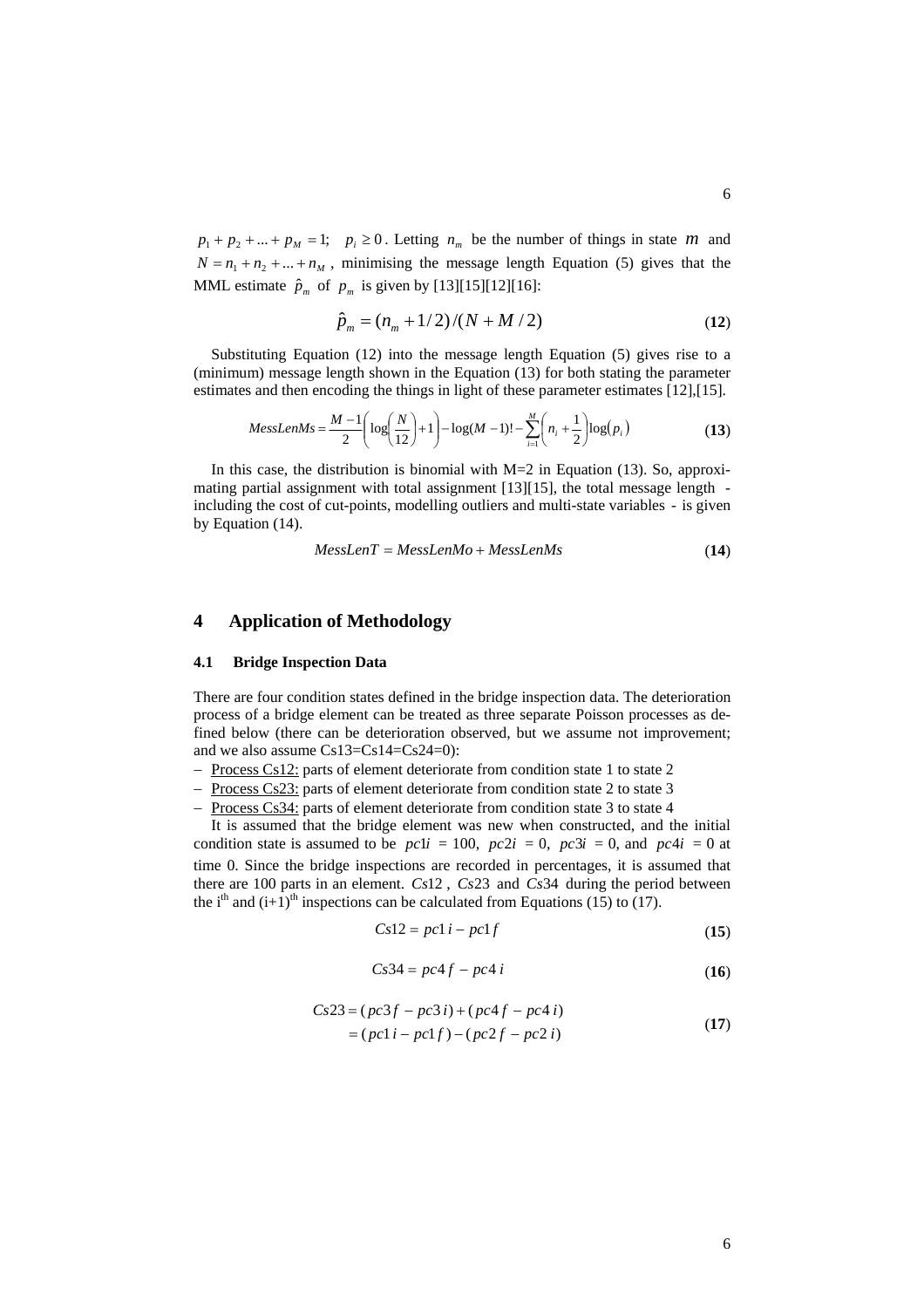where  $pcli$ ,  $pc2i$ ,  $pc3i$ ,  $pc4i$  = number of parts in condition state 1, 2, 3 and 4 respectively at the i<sup>th</sup> inspection;  $pcf$ ,  $pcf$ ,  $pcf$ ,  $pcf$ ,  $pcf$  = number of parts in condition state 1, 2, 3 and 4 respectively at the  $(i+1)^{th}$  inspection.

The bridge element considered in this study is precast concrete deck/slab (element number: 8P) in the most aggressive environment [9]. This element includes all precast concrete deck slabs and superstructure units forming the span and the deck of a bridge. Bridge inspection records (from 1996 to 2001) of 22 bridges were selected from the VicRoads database for the analysis. Fig. 1 shows the condition states of these selected bridges versus the ages (ranging from 0 to 39) of the bridges in years.



**Fig. 1.** Bridge element 8P in aggressive environment – condition states

#### **4.2 Number and Location of Cut-Points and Estimation of Parameters**

The minimum size of the time interval for the estimation of cut-points is assumed to be less than or equal to two years because the minimum time period for Level 2 inspections is in two-year cycles [9] and the deterioration expected for a bridge element within this time is relatively small.

The cut-points and the rates of the Poisson processes are estimated for each process by minimising the Message Length for each process separately. The multi-state (binary) distribution is used with both the Outlier model and the non-homogenous Poisson process model.

Fig. 2 shows the message lengths for various cut-points for Poisson process Cs12. The minimum message length of 165.24 nits was found to be with two cut-points (ncp=2) - hence three Poisson rates are estimated. Table 1 gives the cut-points followed by the Poisson rates of the processes. A closer examination of Poisson rates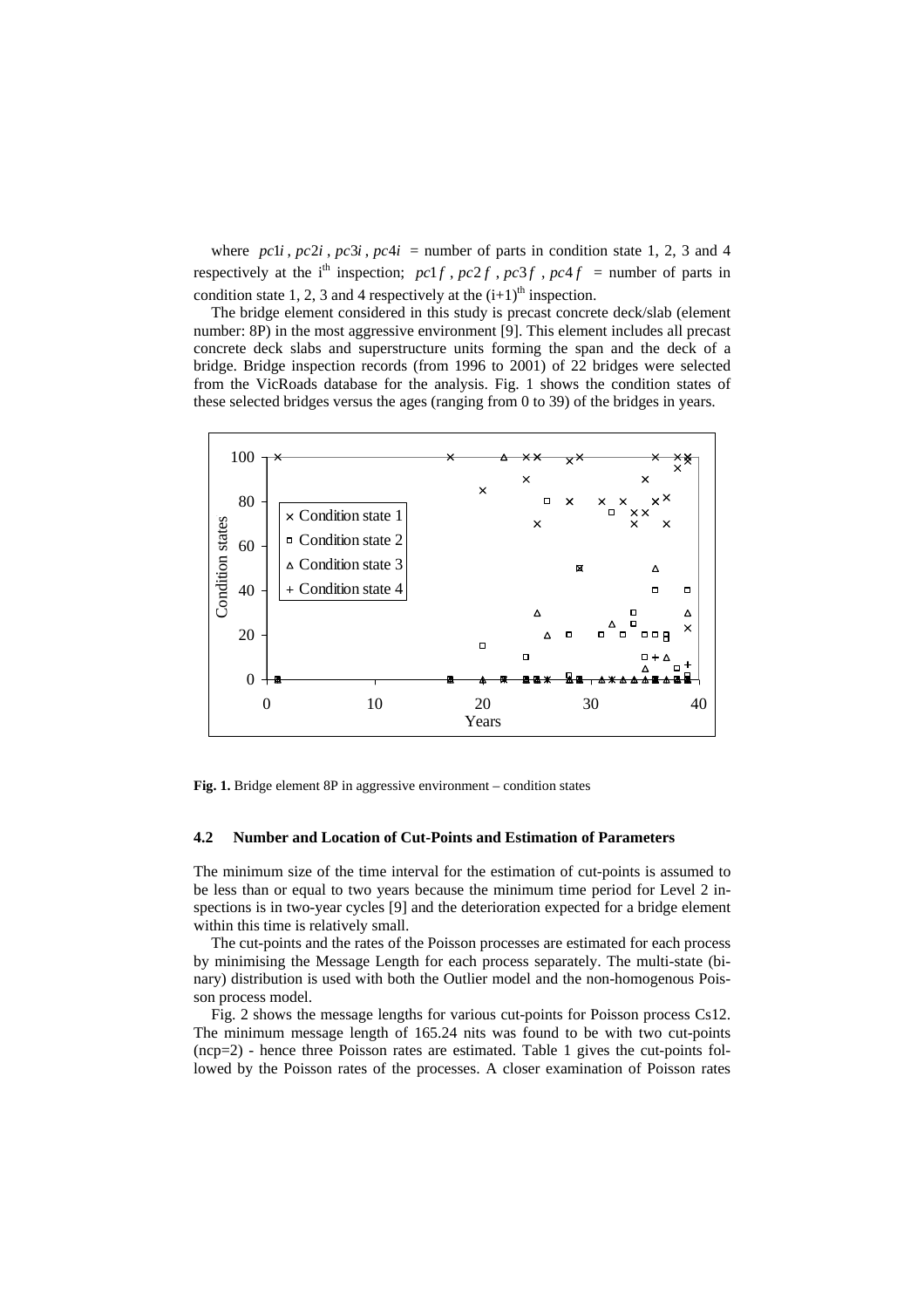$r_1$ ,  $r_2$  and  $r_3$  reveals that  $r_3 = 0.041$  could not occur unless there is an improvement in the condition states of the bridge element. An improvement in condition states of bridge element can occur by carrying out repair works or by measurement errors. A closer look at the bridge inspection data revealed that this is most probably the improvement works carried out to bridge elements (after 37 years of service) rather than measurement errors. But, this conclusion cannot be confirmed, since the data available is for 39 years only. We therefore decided to exclude the Poisson rate  $r<sub>2</sub>$  from further calculations.

160 170 180 190 Message Length (nits) ' 0 2 4 6 8 10 Number of cut-points **Fig. 2.** Variation of message length for Poisson process Cs12 Cut number (*i* ) Start 1 2 End Cut location *cp*, (years)  $\begin{array}{|c|c|c|c|} \hline 0 & 29 & 37 & 39 \ \hline \end{array}$ Range between cutpoints  $\lt 1$  1 - 2  $\lt 2$ Rates  $r = 0.017 \mid 0.664 \mid 0.041$ No. of Data  $\begin{array}{c|c|c|c|c|c|c} \hline \text{iv.} & \text{or Data} & \text{8} & 4 & 1 \\ \hline \text{in Outline} & & 8 & 4 & 1 \end{array}$ 

**Table 1.** Poisson rates and cut-points for Cs12

The message lengths for the Poisson process Cs23 for various cut-points were estimated in similar manner. The minimum message length of 85.66 nits was estimated for this Poisson process with no cut-point and a (very small) rate of 0.0006.

Similarly, the message lengths for Poisson process Cs34 for various cut-points resulted in the minimum message length of 36.42 nits for no cut-point and an even smaller Poisson process rate of 0.0005.

The estimated Cs12, Cs23 and Cs34 values are used to calculate the distribution of condition states of the bridge element. Fig. 3 shows the deterioration model for the bridge element estimated from the bridge inspection data shown in Figure 1. The number of parts moved from condition state 3 to state 4 (Cs34) and state 2 to state 3 (Cs23) were estimated to be zero and therefore there are no parts in condition states 3 and 4 in Fig. 3.

# **5 Conclusions**

Concrete bridge elements in aggressive environments considered in this paper are normally expected to have an initiation period of about 30 years during which no deterioration occurs. The fact that this is accurately inferred by our (heterogeneous Poisson with outliers) model adds confidence to this modelling process adopted here.

Deterioration models for predicting the distribution of future condition states of bridge elements are an essential part of a bridge asset management system. It has been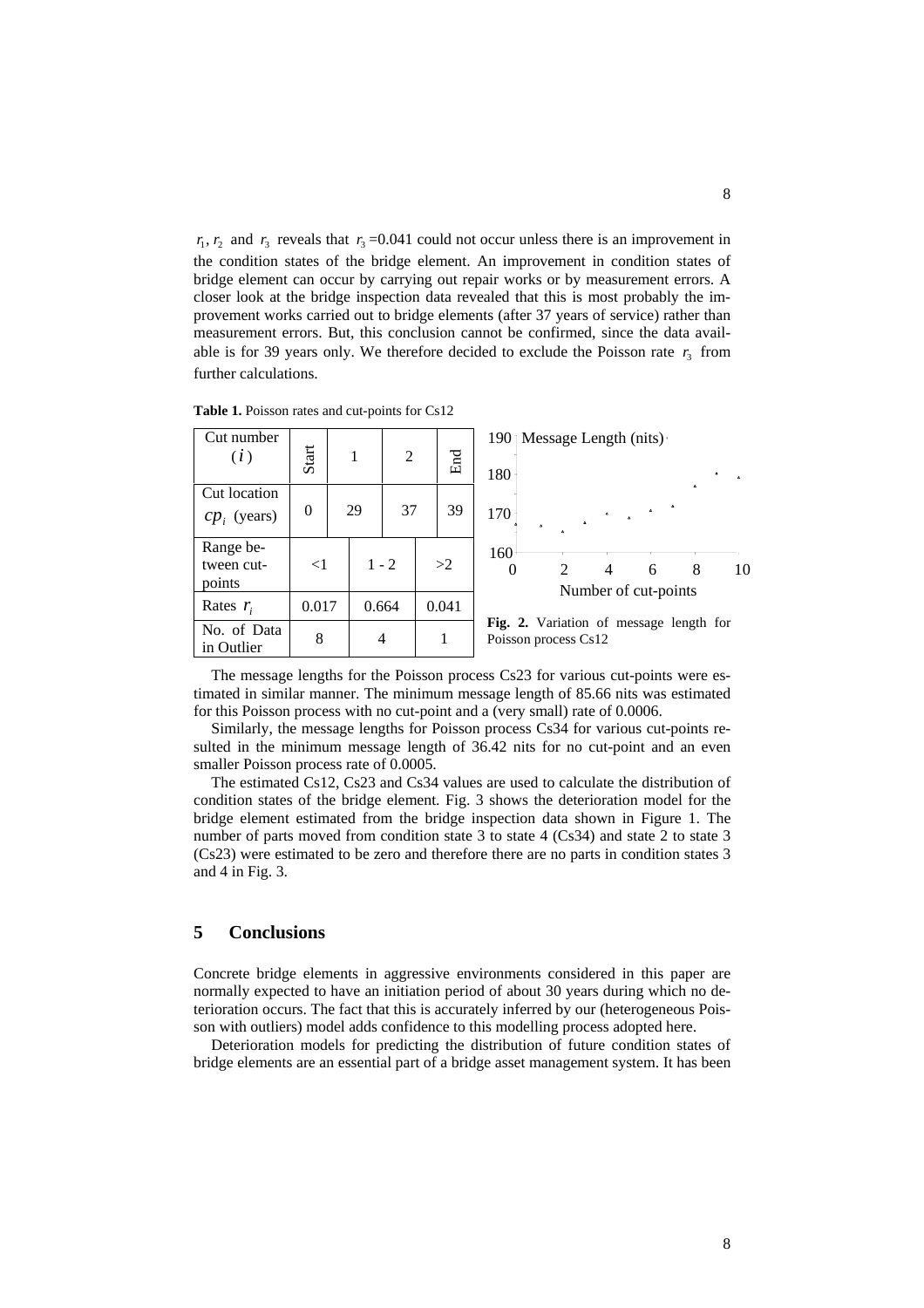shown in this paper that concrete deterioration can be modelled using a nonhomogeneous Poisson process together with an application of MML inference to estimate the Poisson rates. The estimated cut-points and Poisson rates in turn are used for predicting the distribution of the future condition states of bridge elements.

Bridge inspection data contain measurement errors or highly erroneous data due to a range of reasons including inspector subjectivity. Past attempts to model the data indicated that finding a structure in this type of data is very difficult. The methodology illustrated using bridge inspection data in this paper gives an objective and reasonably accurate way to identify and exclude measurement errors in the data.



**Fig. 3.** Deterioration model for the bridge element 8P

### **Acknowledgement**

The authors acknowledge Monash University's FACULTY OF ENGINEERING SMALL GRANTS SCHEME – 2003 for funding our project "Bridge Performance Modelling using Inspection Data and Data mining Techniques" for this research.

# **References**

1. Comley, J.W. and Dowe, D.L.(2003), General Bayesian Networks and Asymmetric Languages, Proc. 2nd Hawaii International Conference on Statistics and Related Fields, 5-8 June, 2003.